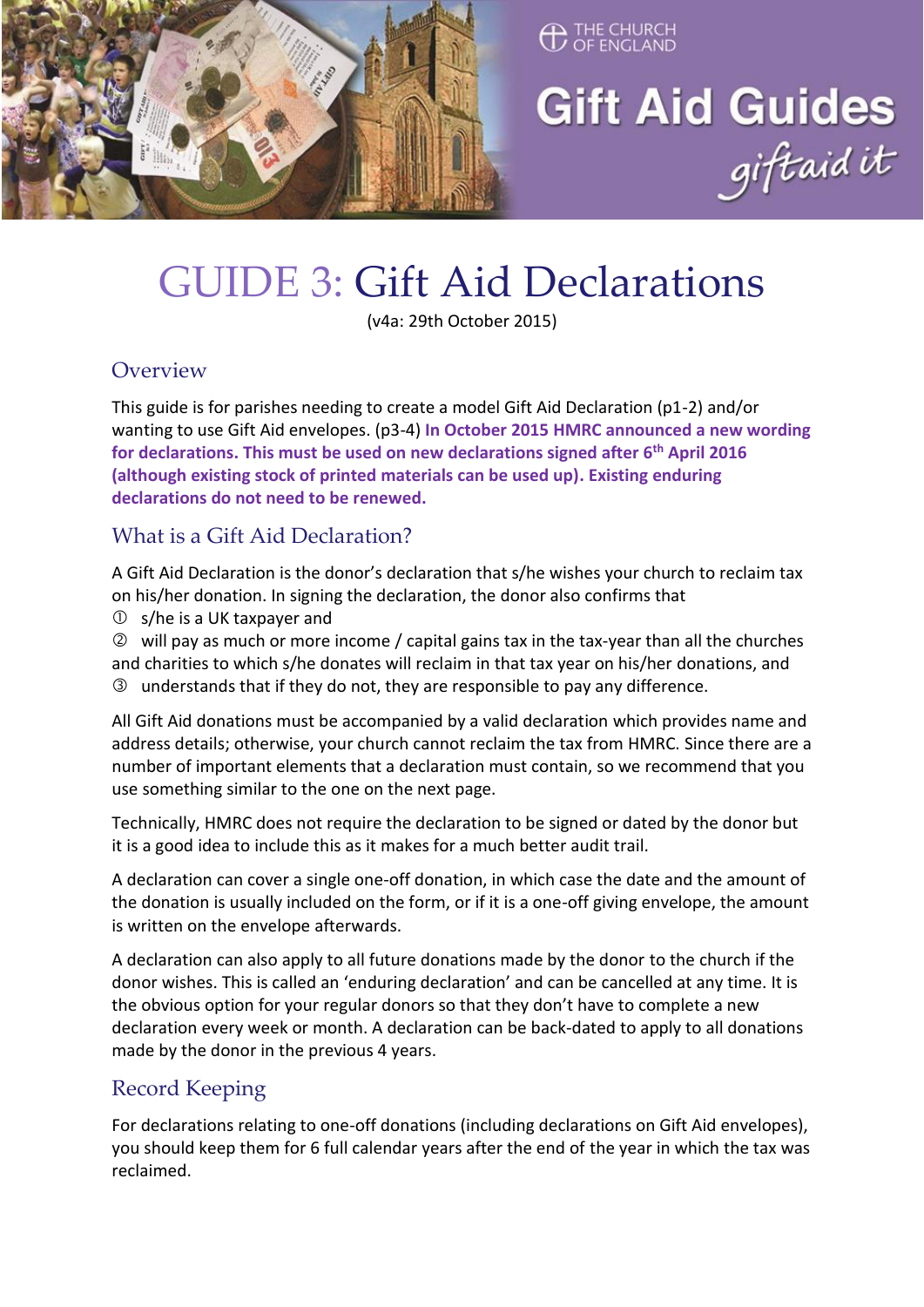Enduring declarations which relate to 'all future donations' should be kept permanently (or at least until 6 years after the donor cancels the declaration or ceases to give).

If you are audited by HMRC (see separate Guidance note), you will need to be able to prove that for all donations on which you have reclaimed tax, there was a valid Declaration so it is vital to make sure declarations are valid and kept safely.

#### Sample Declaration for Regular Giving

giftaidit

#### Gift Aid Declaration for Regular Giving

St Agatha's Anytown PCC

*If you are a UK taxpayer and eligible to Gift Aid your donation, please complete the form below and give it to one of the church staff or post it to [Parish Office address/ Gift Aid officer's /Treasurer's address]. This will increase your gift by 25p for every £1 given (at current rate), at no extra cost to you or us. Thank you.* 

Please treat as Gift Aid donations all qualifying gifts of money made from the date of this declaration and in the past four years. I am a UK taxpayer and understand that if I pay less Income Tax and/or Capital Gains Tax than the amount of Gift Aid claimed on all my donations in that tax year it is my responsibility to pay any difference.

| Address (including postcode):                                                                                                                                                                                                                                    |                                                                                                           |
|------------------------------------------------------------------------------------------------------------------------------------------------------------------------------------------------------------------------------------------------------------------|-----------------------------------------------------------------------------------------------------------|
|                                                                                                                                                                                                                                                                  |                                                                                                           |
|                                                                                                                                                                                                                                                                  |                                                                                                           |
| Signature: __________________________________ Date: ____________________________                                                                                                                                                                                 |                                                                                                           |
| <b>NOTES</b><br>1. Please notify the church/PCC if you:<br>• Want to cancel this declaration<br>• Change your name or home address<br>currently 20%, which allows charities to reclaim 25p for every £1 donated.                                                 | . No longer pay sufficient tax on your income and/or capital gains. Gift Aid is linked to basic rate tax, |
| 2. If you pay Income Tax at the higher or additional rate and want to receive the additional tax relief<br>due to you, you must include all your Gift Aid donations on your Self-Assessment tax return or ask<br>HM Revenue and Customs to adjust your tax code. |                                                                                                           |

St Agatha's, Anytown is a Charity Registered in England and Wales No 1234567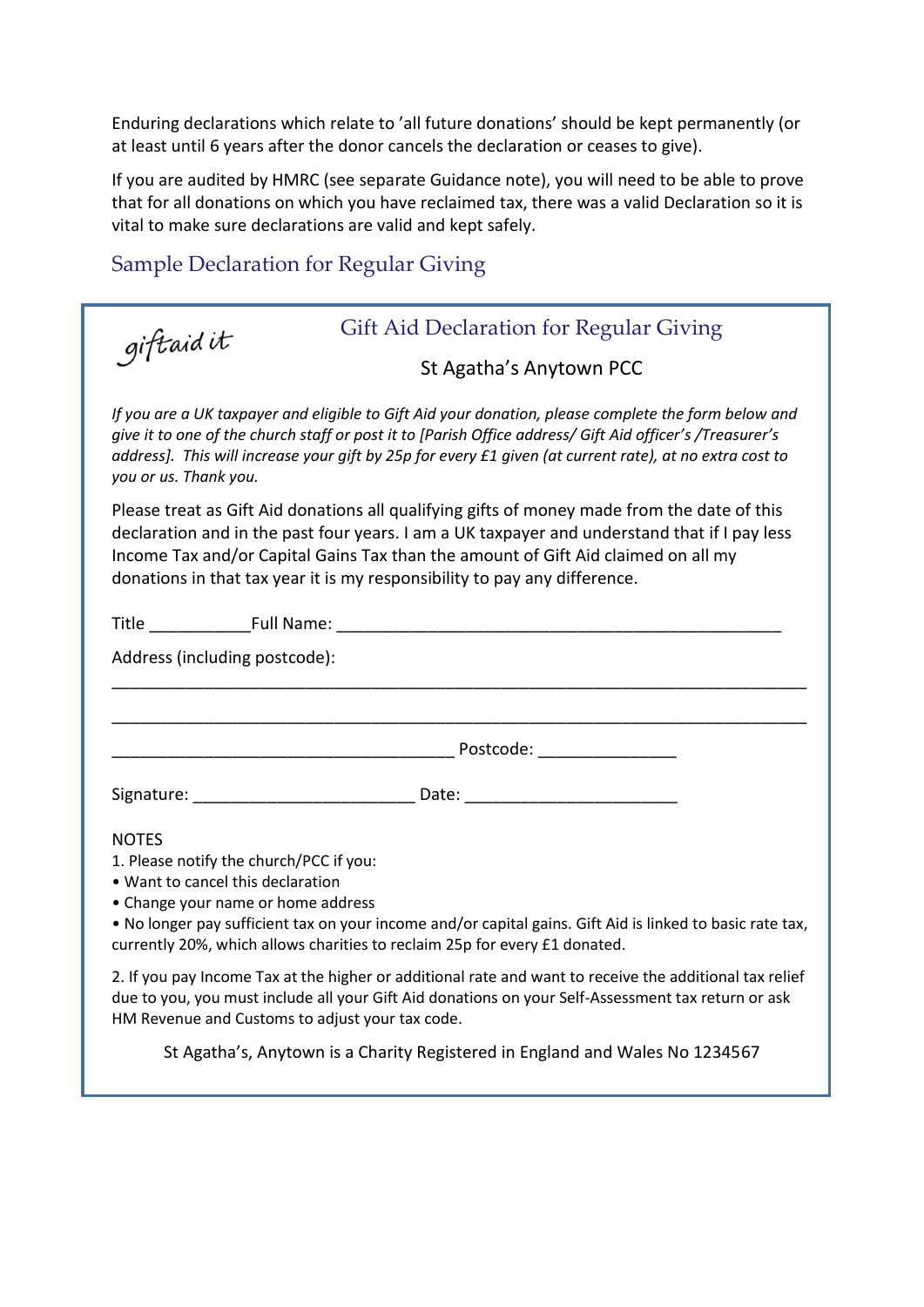#### Gift Aid and Envelopes

Gift Aid envelopes are an easy way for your cash donors to Gift Aid their donations. They are suitable for any size of donation, large or small, cash or cheque, regular or one-off. The envelopes can be personalised to your church and can be dated with one for every Sunday of the year for your weekly regular donors. You will probably want to order two types of envelopes:

1) some numbered envelopes for your regular donors' weekly gifts (these may have dates printed on them.)

and 2) some undated envelopes for one-off donations from visitors or for collections at other services and occasions. You can get special envelopes for Christmas, Easter, harvest festivals, children's services and so on too.

**With numbered/dated envelopes**, each regular giver is allocated a number and he/she receives an envelope with his/her number on for each Sunday of the year. He/she does not need to write his/her name on the envelope or sign a Declaration each week because you can identify him/her from the number on the envelope and thus match the donation to an original Gift Aid declaration. The dated envelopes also make it more likely that if he/she misses a Sunday, he/she will still make a weekly offering and can just put two envelopes in the plate the following Sunday. Most Gift Aid envelope suppliers also supply weekly recording systems to help your Treasurer or Gift Aid/Planned Giving Officer with his/her record-keeping. Of course, dated envelopes may be used by non-Gift Aid donors (eg pensioners who do not pay sufficient tax to be eligible for Gift Aid) to help them maintain regular giving habits; make sure you know which numbered envelopes are Gift-Aided and which are not.

| <b>Occasional envelopes are</b><br>ideal for visitors, for one-                                                                                                  | St Agatha's PCC, Anytown.<br>giftaid it<br><b>GIFT AID DONATION</b>                                                                                                                                                                                                                      |
|------------------------------------------------------------------------------------------------------------------------------------------------------------------|------------------------------------------------------------------------------------------------------------------------------------------------------------------------------------------------------------------------------------------------------------------------------------------|
| off/occasional donors and                                                                                                                                        | Please print clearly                                                                                                                                                                                                                                                                     |
| for donations to specific<br>appeals. The envelope                                                                                                               |                                                                                                                                                                                                                                                                                          |
| incorporates a Gift Aid                                                                                                                                          | HOUSE No./NAME                                                                                                                                                                                                                                                                           |
| declaration and your one-                                                                                                                                        | POSTCODE DATE                                                                                                                                                                                                                                                                            |
| off donors will need to<br>complete the declaration<br>on the envelope in full.<br>You'll need to keep the<br>envelope as you would any<br>Gift Aid declaration. | TICK $\Box$ I wish Gift Aid to apply to the enclosed donation. I am a UK<br>taxpayer and understand that if I pay less Income Tax and/or Capital<br>Gains Tax than the amount of Gift Aid claimed on all my donations in that<br>tax year it is my responsibility to pay any difference. |

The declaration on occasional envelopes can be simpler than the model form on the previous page, as in the example above. Another bonus is that you can now amalgamate lots of one-off small donations into one line on the Gift Aid claim schedule, which saves you a lot of work (see Guide 11).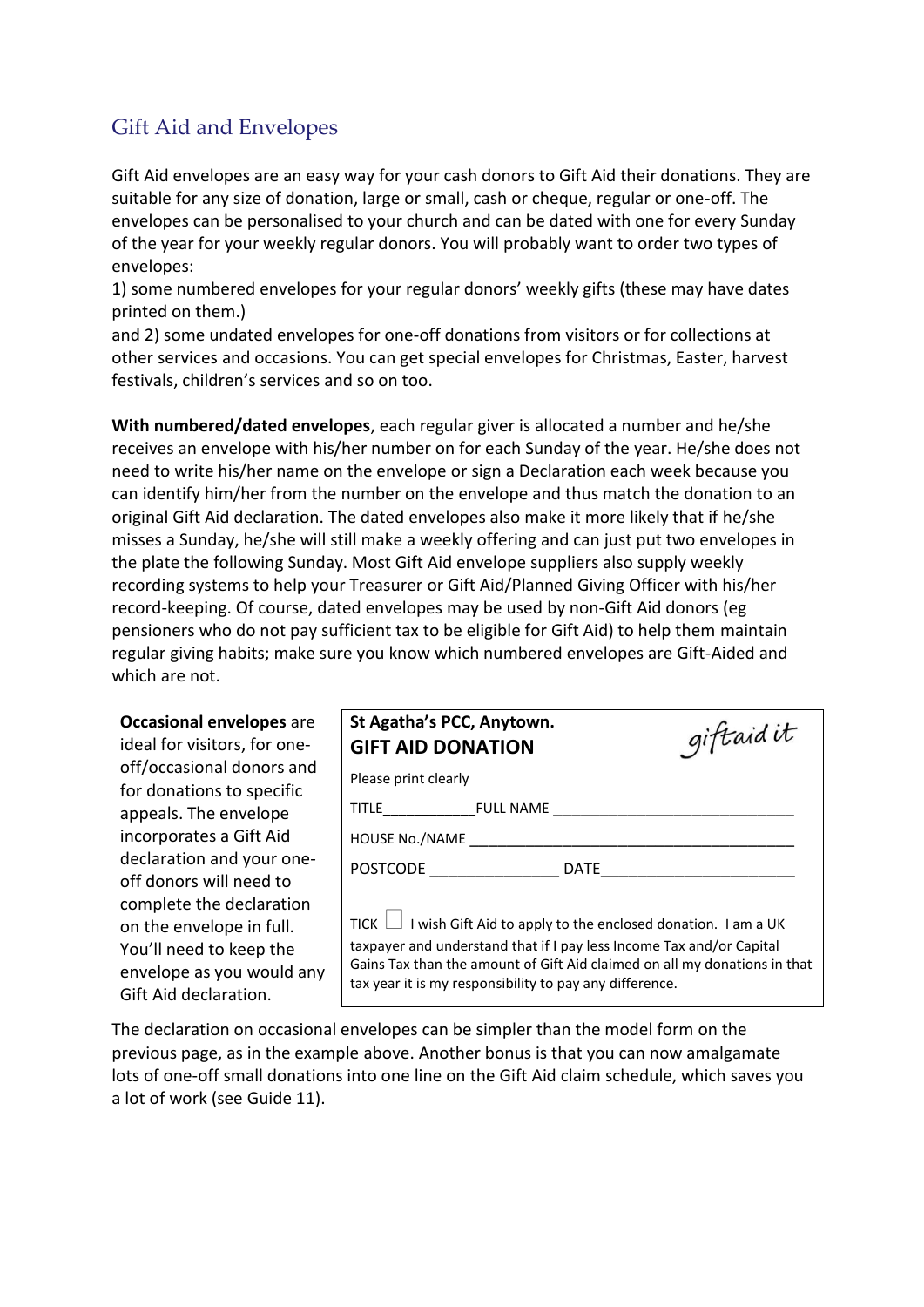## Counting up and recording envelope-giving

When counting up the offering after a service, you need to write the amount that was in the envelope on the outside of the envelope and keep the envelopes as a record. Of course, it may be the treasurer, wardens or other volunteers who count up, not you, in which case you should ask them to make sure they follow the pointers below. In Gift Aid audits, problems are most often found to occur at this stage (counting up in the vestry after the service) so here are some points to help make sure that cash (loose and in envelopes) is handled according to good financial practice:

- Counted immediately after the service on the premises
- Counted by 2 people, who are not related or live in the same household
- Gift Aid envelopes, non-Gift Aid envelopes and loose cash should be separated
- The loose cash should be counted, checked by the other person and the amount noted. The loose cash should then be set to one side whilst the envelopes are dealt with.
- Each envelope should be opened and the amount in it should be written on the envelope, and checked by the other person
- When all envelopes have been opened, the total cash from the envelopes on the table should be counted and should match the totals on the envelopes
- The total of the donations should then be recorded in the Parish registers
- The envelopes (with amounts written on) plus a note of the totals should be passed to the Gift Aid Secretary, who then records the amounts on some kind of donor record spreadsheet.

#### Where do we get envelopes from?

There are at least five well-established suppliers of weekly envelope systems for churches, so the market is reasonably competitive. In alphabetical order, here are 3 options: • Donation Envelopes Ltd, 0845 226 1847; [www.donation-envelopes.co.uk](http://www.donation-envelopes.co.uk/)

- Envelope Systems, 01767 681717; [www.envelopesystems.co.uk](http://www.envelopesystems.co.uk/)
- Lockie Limited, 01942 402510; [www.lockiechurch.com](http://www.lockiechurch.com/)

You might ask which suppliers neighbouring churches use and choose one offering good quality, service and value for money.

Most suppliers require, or offer a promotional discount for, payment with order. A check on published price scales showed that no one supplier was consistently cheapest across all comparable products, and that most price points were fairly similar. Remember to place your order (and pay upfront) at least 3 months before the start of a new envelope year to get the best discounts.

#### Envelope scheme tips

- Remember that larger envelopes make it easier for donors to give £5, £10 or £20 notes!
- Have a stash of Gift Aid envelopes strategically placed in your church along with prominent notices (and pens!) encouraging visitors to Gift Aid their donations. Even with the Small Donations Scheme, it is still worth promoting Gift Aid envelopes as some donors may prefer to give through Gift Aid as higher rate donors can reclaim additional tax relief.